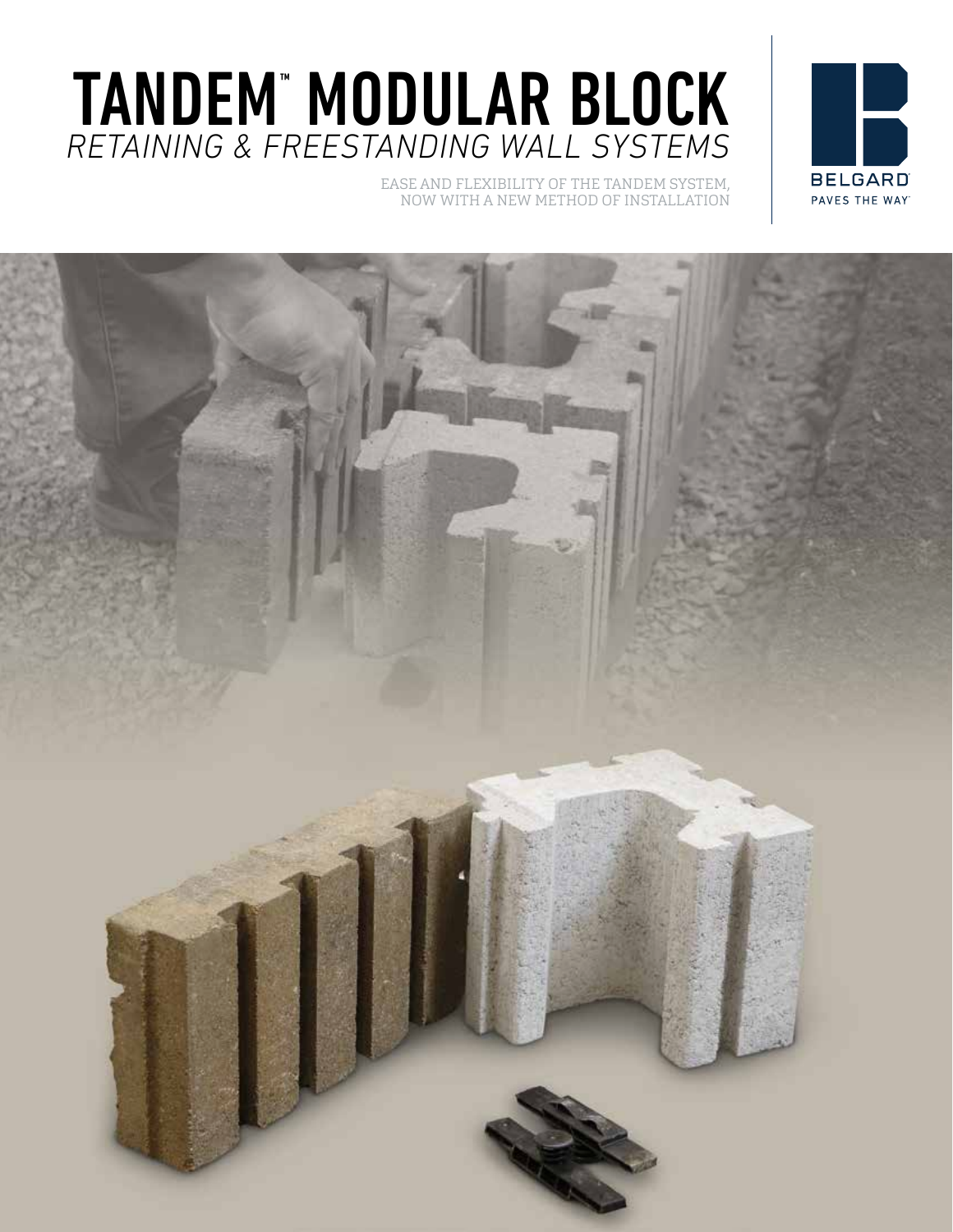

### TANDEM™ MODULAR BLOCK *RETAINING WALL SYSTEM* dessin 1

 $\overline{a}$ **Tenon and mortise** Avec place E Avec placage F Avec place F Avec place F Avec place F Avec place F Avec place F Avec place F Avec Dessination 5: figures. wall-3 regles de base 2.png wall-3 regles de base 2.png wall-3 regles de base. wall-3 regles de base. Muret Tandem Next avec placages système Tandem (Lafitt, Melville, Lexa)

#### **RETAINING WALL**

The Tandem Modular Block wall system allows construction of sloped retaining walls using the universal connector specially designed for this purpose. This connector is inserted in one of the two grooves located on the back of the structural units. The connectors are slid from the top of the grooves until they overlap the structure unit located below by roughly an inch.

In general, one universal connector is required for each structural unit. To create the necessary batter or setback, the connector must be placed as shown in the drawing. Simply push the Tandem Modular Block forward until the connector locks it. This will form a setback of roughly % inches relative to the lower unit.





**STEP 1** - Slide the universal connector as follow (one connector per unit)

**STEP 2** - Exceed the lower part of the connector with the units underneath



**STEP 3** - Push the units forward until they lock





**Universal Connector**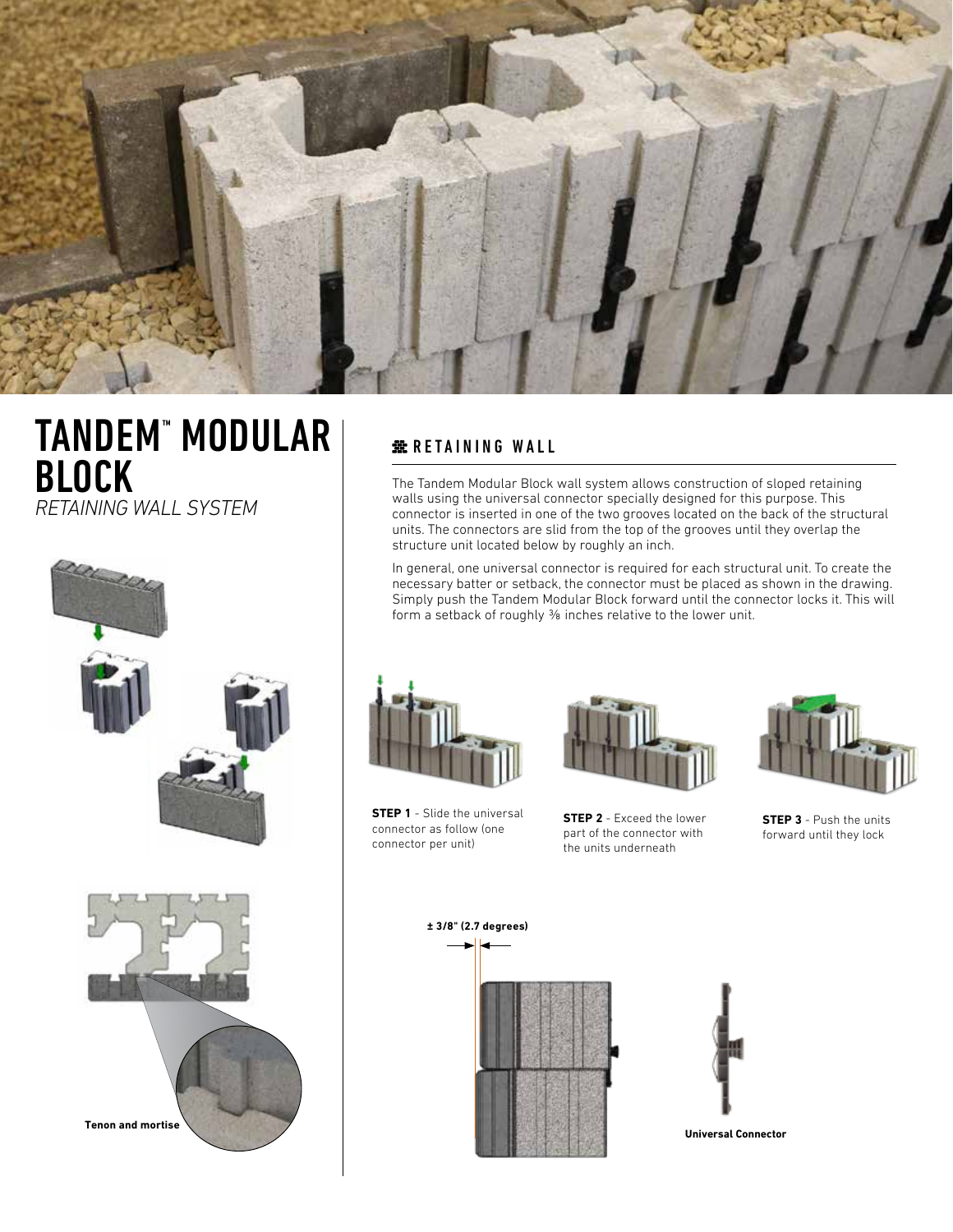

#### **FREESTANDING WALL**

The Tandem Modular Block wall system also allows construction of a double-sided wall that is built without a slope and thus is vertical.

Installation of a Tandem Modular Block double-sided wall requires the use of veneer units, which are affixed to each side of the Tandem Modular Block. The basic principle is to build a Tandem Modular Block wall and add veneer units in the back, affixing them with universal connectors in the vertical position. The outer corners of a double-sided wall must be built by using corner veneer units. The flexibility of the Tandem Modular Block system is based on the fact that the structural units can be positioned in several ways, ensuring that each veneer can be affixed to them by tenons or by universal connectors.



**Slide the universal connector with complete insertion (always have two connectors per veneer)**



**Universal Connector**

### TANDEM™ MODULAR BLOCK

*FREESTANDING WALL SYSTEM*